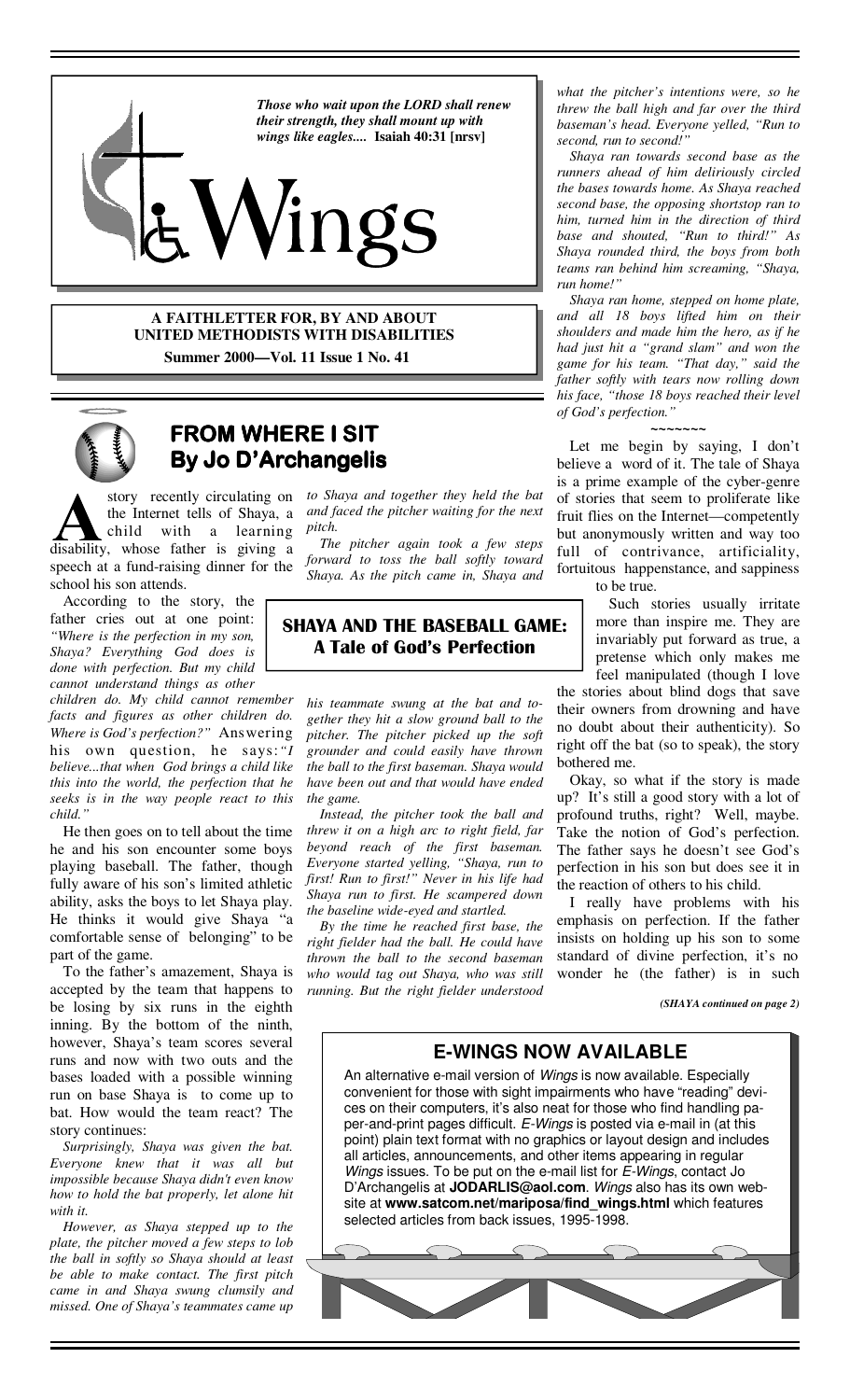*(SHAYA continued from page 1)* 



despair. I personally can't find any human being who measures up to absolute perfection-physically,

in some way is ultimately beside the point, for none of us is perfect (duh).

son is mentally disabled he is somehow

realized in him. This is not just an indictment of  $God:$  it expresses a

mentally, emotionally, or spiritually. So that his son is not perfect

 The father is saying that because his outside of God's "perfect" creation and therefore God's image fails to be

are going to go away happy (or at least pleased with themselves), and the father is going to go away happy because he sees his son as having brought out "God's perfection" in others.

 But as a person with a disability, I find the whole baseball charade an example of pure condescension. Having a "comfortable sense of belonging" wouldn't be worth the price to my self-esteem, particularly since any

> sense of belonging would only

### Or maybe God had something else in mind besides perfection in creating the universe, and we're just too hung up on the notion of perfection to see it.

pro-foundly negative reaction to his son. By only seeing "perfection" in how others respond to Shaya, the father is both robbing his son of inner worth and denying the power of God's grace in his life. The consequences of the father's own narrow-minded reaction to his son as Shaya grows into adulthood are, I think, potentally tragic for both of them.

 Moreover, our ideas of perfection are just that—*our* ideas of perfection. Maybe God sees perfection in a completely different way than we do. Or maybe God had something else in mind besides perfection in creating the universe, and we're just too hung up on the notion of perfection to see it.

 That phony baseball thing bothered me also. I know, I know, the kid is probably never going to be aware that he did nothing on his own and that the whole thing was faked and he's going to go away happy, and the other kids

**Editor's E-Mail Address** JODARLIS@aol.com

be an illusion. Shaya as himself—a mentally and physically inept little boy—was not acceptable to the other boys; he had to be tricked up into becoming something "normal" (or even better than "normal," a game-winnng home-run hitter!) to belong. Even then no one could say he "belonged" in any

meaningful sense of the word. The idea too that we severelydisabled persons are put here on earth only in order to provide opportunities for the Temporarily Able-Bodied to do good, exercise charity, and make brownie points for their ultimate salvation is highly questionable. We are not merely means to someone else's ends, no matter how desirable those ends might be. We are not merely objects of charity.

 We are all, disabled and ablebodied, put here on earth to do good to each other, to provide assistance

 A non-official, non-profit quarterly newsletter published for, by and about United Methodist adults with disabling conditions √ings **Wings Website Founder/Editor**  www.satcom.net/mariposa/find\_wings.html **Computer Layout/Graphic Design**  Jo D'Archangelis  **Pssst! Wanna Be An Angel?**  45 We need your financial support to **Wings Needs The Following From You**  We need your financial support to<br>continue publication and to expand<br>the readership of *Wings* nationwide. If you Ideas and suggestions for articles readership of *Wings* nationwide. If you Original stories, poetry, cartoons think *Wings* is worth it, please make a check or Personal essays and anecdotes money order payable to the "Fallbrook United Appropriate items from another source Methodist Church" (or "FUMC") and mark it The name and address of someone dying to be "Wings Newsletter." Mail it to the church on our mailing list address below. A change-of-address notice if you move and want to continue receiving *Wings* **Basic Angel \$6-\$14 Major Angel \$15-\$24 Send All Correspondence To Super Angel \$25-\$49**  Jo D'Archangelis, Editor, Wings **Mega Angel Totally Awesome Angel \$100 Or More Editor's Mailing Address**  592 West Ammunition Road, Apt. 1 **Church Address**  Fallbrook, CA 92028-3191 Fallbrook United Methodist Church 1844 Winterhaven Road **Editor's Telephone/Fax**  Fallbrook, CA 92028 [760] 723-2668 (please call before faxing)

**Church Telephone Church Fax** [760] 728-1472 [760] 728-7433

*(Donations are tax-deductible to the extent allowed by law.)*

where needed, to help each other realize our capabilities. What we give and what we receive may not always be perfectly equal. Nonetheless, I believe that all of us, including children like Shaya, have something to offer to others.

 According to the Bible, God uniquely reveals his works in persons with disabilities.\* This probably makes no sense to people like Shaya's father. But it makes perfect sense to those of us who don't measure a human being's worth by his or her ability to hit a ball with a bat or answer the \$1,000,000 question on "Who Wants To Be A Millionaire."

*\*As he walked along, he saw a man blind from birth. His disciples asked him, "Rabbi, who sinned, this man or his parents, that he was born blind?" Jesus answered, "Neither this man nor his parents sinned; he was born blind so that God's works might be revealed in him."* **(John 9:1-3 NRSV)**

**~~~~~~~** 

## **KNOWN TO GOD By Judy Higgins**

y name is Judy, and I am a wheelchair user. I am often referred to as "wheelchair," "the disabled," "cripple," or just "you"! When I was a child everyone I knew gave me a nickname, even my family members and teachers. It seemed that no one cared to use my real name, and for many years I felt discouraged and undervalued. I believed I was invisible and that no one could love me, including God, who had millions of other people to care about. How could God notice me, let alone know my name?

 God says in Isaiah 43:1, "I have redeemed you, I have called you by name, you are mine" (NRSV). God knows all about names! I learned that God not only knows everything about me but also calls me, answers me, is beside and in front of me, behind and above me. God holds me lovingly in strong and protective hands.

 Through reading the Bible, I have learned that God not only knows my name but has made me for himself and loves and understands all that I am. This is true for each one of us. Jesus, who has the name above all names, died for me and for you. We belong to him, and our names are written in the Lamb's book of life.

> **From** *The Upper Room* **[September/ October 1994]**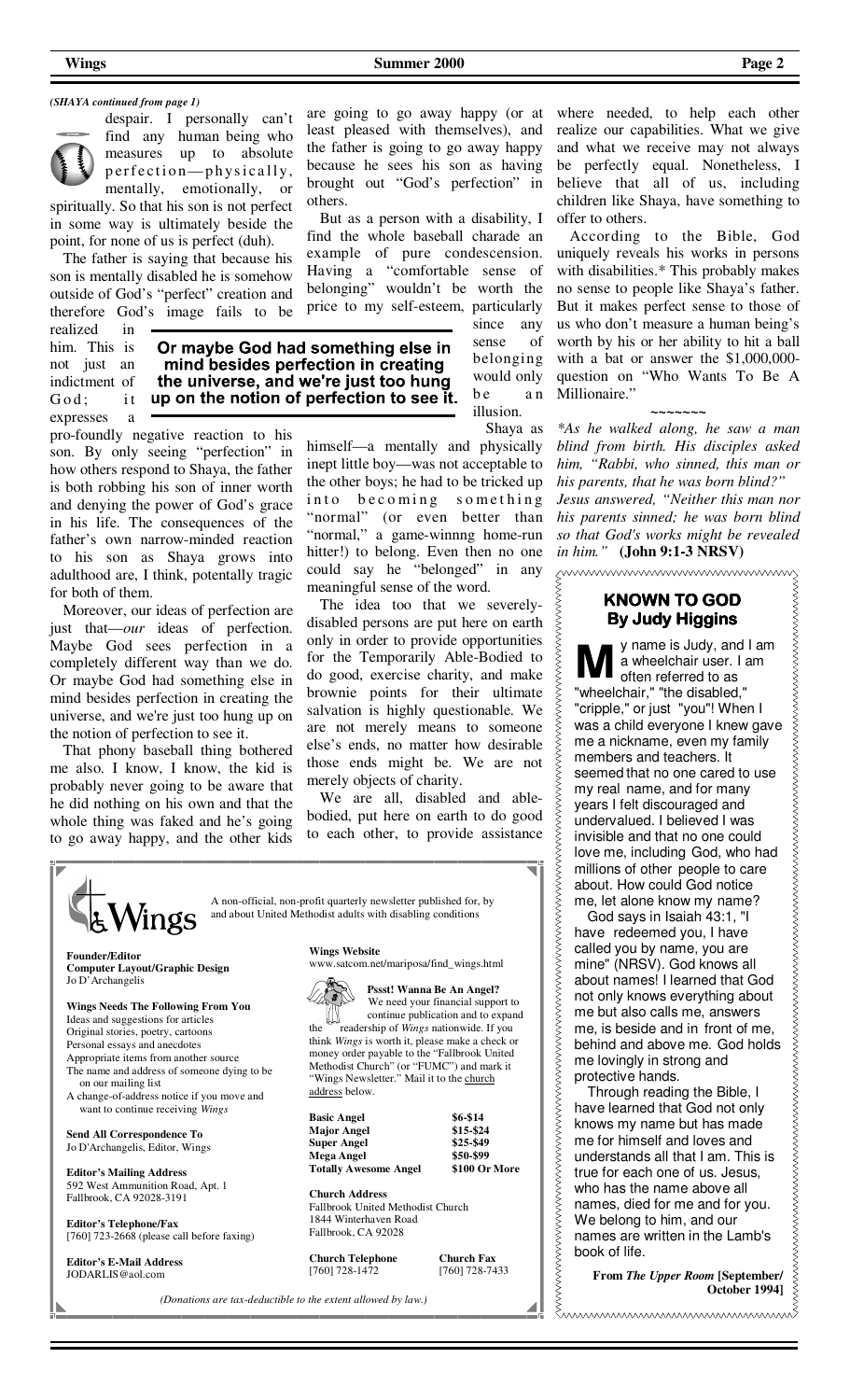# **CHARLIE By Joanne K. Irwin**

turned up my coat collar to December's crisp evening air. I hadn't noticed the cold while Kathryn and I walked from the Performing Arts Center to the subway. "I feel like it's Christmas now," Kathryn announced, "with the cold weather and tonight's Messiah-Sing-Along. Everything feels right." As if by reflex, we both averted our gaze from

the scruffy man in his wheelchair some fifteen paces away.

 "'The 'Hallelujah Chorus' is good for that," I replied.

 The updraft signaled our train's arrival. We briskly stepped toward the open doors.

 "What are you doing?" an indignant voice bellowed. "Get over here and help me!" Startled, Kathryn and I turned towards the remark's source; the man motioned us to assist him. I shot a glance at Kathryn. She winced, noting the man's unkempt white beard and the three plastic grocery sacks tied to the back of his chair. I shrugged helplessly. We crossed the platform, grasped the handles of the stranger's wheelchair and pushed him toward the Fremont train.

 Once on the train, we locked the brakes on his chair and scanned the car for two empty seats a safe distance away from our ill-kempt companion. His stained corduroy suit-coat was frayed at its cuffs. The plastic grocery bags suspended from the wheelchair handles held tattered sweaters and mismatched pairs of socks. As my mind cataloged these details, my eyes maintained the search for distant seats. I found none. Reluctantly, we sat in the only two remaining, those beside this homeless man.

 Oblivious to—or perhaps ignoring—Kathryn's and my hesitance in sitting near him, he immediately launched into an animated monologue. "Name's Charlie. I got evicted from my apartment last night. Ain't got no place to sleep. I'm trying to get in the shelter in San Jose. Thanks for pushing me on. Cold, ain't it?"

 Our forty-five minute train ride seemed more like ten with Charlie's rapid-fire tales of lost jobs, evictions, war injuries, and a hundred other hardships. "There are three ways to put money in your pocket," began his fourth sermon. "You work, you steal, you beg. Me, I'm an old cripple. I ain't got nobody hiring me to work, and I'm too scared to steal. So I done better to rid me of some pride and and learn me how to beg. And that's how I been

living, begging."

 When we reached the end of the line, Kathryn and I escorted Charlie to the elevator reserved for handicapped use. After our descent, we wheeled him to the San Jose bus. "Reach into my shirt pocket. Take out the dollars there." Assuming this was bus fare, I timidly reached into this stranger's Tshirt pocket and handed him the

> crumpled bills I found there. "Keep it," he commanded.

"No," I blurted. "I can't...." "It's yours," his eyes insisted. "These are your last three dollars. How will you eat?"

 "Someone'll give me the money I need tomorrow. You take it."

 "But I don't need it," I stammered. "Then give it to someone who does."

"But...."

 I left that evening with three dollars in my hand and one clear thought in my mind: I have so much to give, yet such a tendency to keep. By insisting I take his three crumpled bills, Charlie forced my eyes open and set them searching for those who needed three dollars more than me. On the train platform, I thought I was the one doing Charlie a favor, but clearly he was the one to wheel me in the right direction. I needed a push to give rather than keep.

**From** *Alive Now* **[November/December 1996]**



**see the National Organization on Disability website at www.nod.org. Also check out the the League of Women Voters website, newly-redesigned for** 

## **A BARRIER CAME INTO VIEW**

As I approached A barrier came into view Insurmountable Impenetrable Impassable

I looked beyond And in the distance I saw People of God A church in prayer Praising and singing For God was there

There was no flat roof No friends to lower me To the feet of Christ

Once again I looked At the barrier Insurmountable Impenetrable Impassable

I looked to heaven and said Lord this barrier is keeping me from worshiping you

Then the Lord spoke to his people

My church is for all Allow all to enter

- But the people said We need a new building We need money We need time
- Once again I looked at the barrier Insurmountable Impenetrable Impassable

## Lord I pleaded

I know my child he replied They have ears but hear not They have hearts but feel not They have eyes but see not They have hands, talents and skills but do not

Then I asked my Saviour So who is it that's disabled Lord Them or me

> **— Tina Marie Heron — April 2000**

**Heron, wheelchair-borne with spina bifida occulta, is a wife, mother, disability counselor, and member of an Anglican charismatic community in Yorkshire, England.**